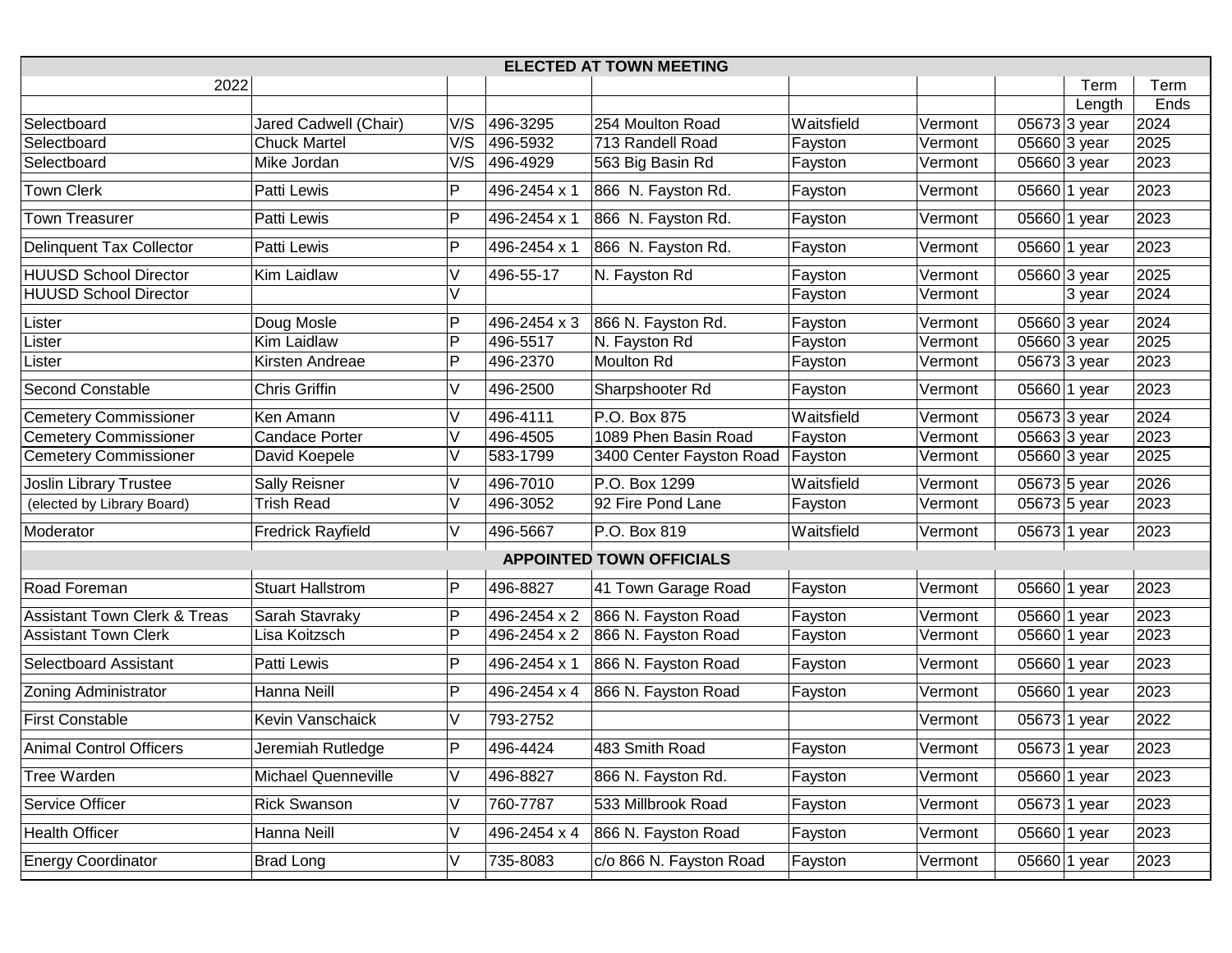| <b>Emergency Management</b>          | Craig Snell                    | V      | 496-3677                  | 2410 Center Fayston Road | Fayston    | Vermont | 05660 1 year              | 2023 |
|--------------------------------------|--------------------------------|--------|---------------------------|--------------------------|------------|---------|---------------------------|------|
| <b>Legal Consultant</b>              | <b>Lindsay Browing</b>         | V      | 496-5603                  | 38 Nelson Farm Road      | Fayston    | Vermont | 05660 1 year              | 2023 |
| <b>Grand Juror</b>                   | <b>Matt Howes</b>              | V      | 496-9107                  | 78 Ward Hollow Road      | Fayston    | Vermont | 05660 1 year              | 2023 |
| Fire Warden                          | Dan Beede                      | V/S    | 923-6928                  | 2333 N. Fayston Road     | Fayston    | Vermont | 05660 1 year              | 2023 |
| <b>Planning Commission</b>           |                                |        |                           |                          | Fayston    | Vermont | 05660 4 year              | 2022 |
| <b>Planning Commission</b>           | Don Siminoni                   | V      | 496-4183                  | 414 Deer Run Lane        | Fayston    | Vermont | 05660 4 year              | 2023 |
| <b>Planning Commission</b>           | Doug Day (Vice Chair)          | V      | 496-4374                  | 406 Deer Run Lane        | Fayston    | Vermont | 05660 4 year              | 2026 |
| <b>Planning Commission</b>           | Peter Ludlow                   | $\vee$ | 496-5193                  | P.O. Box 574             | Waitsfield | Vermont | 05673 4 year              | 2025 |
| <b>Planning Commission</b>           | Jennifer Hammond               | V      | 496-2174                  | P.O. Box 58              | Waitsfield | Vermont | 05673 4 year              | 2026 |
| <b>Planning Commission</b>           | Karen Sauther (Chair)          | V      | 496-7997                  | 347 Glen View Road       | Fayston    | Vermont | 05673 4 year              | 2024 |
| <b>Planning Commission</b>           | <b>Rick Swanson</b>            | V      | 760-7787                  | 533 Millbrook Road       | Fayston    | Vermont | 05673 4 Year              | 2024 |
| Development Review Board             | <b>Ky Koitzsch</b>             | V      | 279-3237                  | PO Box 953               | Fayston    | Vermont | 05660 3 year              | 2022 |
| Development Review Board             | <b>Peter Ludlow</b>            | V      | 496-5193                  | P.O. Box 574             | Waitsfield | Vermont | 05673 3 year              | 2023 |
| Development Review Board             | Shane Mullen (Chair)           | V      | 496-7997                  | 347 Glen View Road       | Fayston    | Vermont | $\overline{05673}$ 3 year | 2024 |
| Development Review Board             | <b>Michael Quenneville</b>     | V      | 496-2190                  | 353 Murphy Road          | Fayston    | Vermont | 05660 3 year              | 2022 |
| Development Review Board             | Daniel Young                   | V      | 496-5603                  | 38 Nelson Farm Road      | Fayston    | Vermont | $\overline{05660}$ 3 year | 2023 |
| Development Review Board             | Nicholas Skwira, Alternate     | V      |                           | 2945 N. Fayston Road     | Fayston    | Vermont | $\overline{05660}$ 1 year | 2022 |
| Development Review Board             | Vacant                         | $\vee$ |                           |                          |            | Vermont | 05673 1 year              | 2022 |
| <b>Conservation Commission</b>       | Corrie Miller (Co-Chair)       | V      | 802-999-2213 Confidential |                          | Fayston    | Vermont | 05660 3 year              | 2024 |
| <b>Conservation Commission</b>       | Vacant                         |        |                           |                          |            |         | 3 year                    | 2025 |
| <b>Conservation Commission</b>       | Vacant                         |        |                           |                          |            |         | 3 year                    | 2023 |
| <b>Conservation Commission</b>       | <b>Ned Kelley</b>              | V      | 496-9420                  | 576 Smith Road           | Fayston    | Vermont | 05660 3 year              | 2023 |
| <b>Conservation Commission</b>       | Akhil Kaplan                   | V      | 279-9272                  | 3531 Center Fayston Road | Fayston    | Vermont | 05660 3 year              | 2024 |
| <b>Conservation Commission</b>       | Vacant                         |        |                           |                          |            |         | 3 year                    | 2025 |
| <b>Conservation Commission</b>       | Lisa Koitzsch (Co-Chair)       | V      | 279-2173                  | PO Box 953               | Waitsfield | Vermont | 05673 3 year              | 2025 |
| <b>Boyce Hill Steering Committee</b> | Lisa Koitzsch                  | V      | 279-2173                  | PO Box 953               | Waitsfield | Vermont | 05673 2 year              | 2024 |
| <b>Boyce Hill Steering Committee</b> | <b>Corrie Miller</b>           | V      | 802-999-2213              | Confidential             | Fayston    | Vermont | 05660 2 year              | 2024 |
| <b>Boyce Hill Steering Committee</b> | <b>Chuck Martel</b>            | V      | 496-5932                  | 713 Randell Road         | Fayston    | Vermont | 05660 2 year              | 2024 |
| <b>Boyce Hill Steering Committee</b> | Woody Dugan                    | V      | 498-4405                  | 3370 N. Fayston Road     | Fayston    | Vermont | 05660 2 year              | 2024 |
| <b>Boyce Hill Steering Committee</b> | Pete Colgan                    | V      | 781-771-5568              | 1864 Airport Road        | Fastyon    | Vermont | 05660 2 year              | 2024 |
| <b>Boyce Hill Steering Committee</b> | Karrie Thomas                  | V      | Confidential              | 68 Glen View Road        | Fayston    | Vermont | 05660 2 year              | 2024 |
| <b>Boyce Hill Steering Committee</b> | <b>Sally Dwyer</b>             | V      | 496-2889                  | 705 Dunbar Hill Road     | Fayston    | Vermont | 05660 2 year              | 2024 |
| <b>MRVPD</b>                         | <b>Jared Cadwell</b>           | v      | 496-3295                  | 254 Moulton Road         | Waitsfield | Vermont | 05673 1 year              | 2023 |
| <b>MRVPD</b>                         | <b>Chuck Martel- Alternate</b> | V      | 496-5932                  | 713 Randell Road         | Fayston    | Vermont | 05660 1 year              | 2023 |
| <b>Recreation District</b>           | <b>Molly Bagnato</b>           | V      |                           |                          | Fayston    | Vermont | 05673 3 year              | 2024 |
| <b>Recreation District</b>           | John Stokes                    | V      | 496-2170                  | 916 Phen Basin Road      | Fayston    | Vermont | 05660 3 year              | 2023 |
| <b>Green Up Day Coordinator</b>      | Patty Pasley                   | V      | 825-1893                  | 1663 Bragg Hill Road     | Fayston    | Vermont | 05673 1 year              | 2023 |
| Cntrl. Vt. Regional Planning         | Vacant                         | V      |                           |                          | Fayston    | Vermont | 05673 1 year              | 2022 |